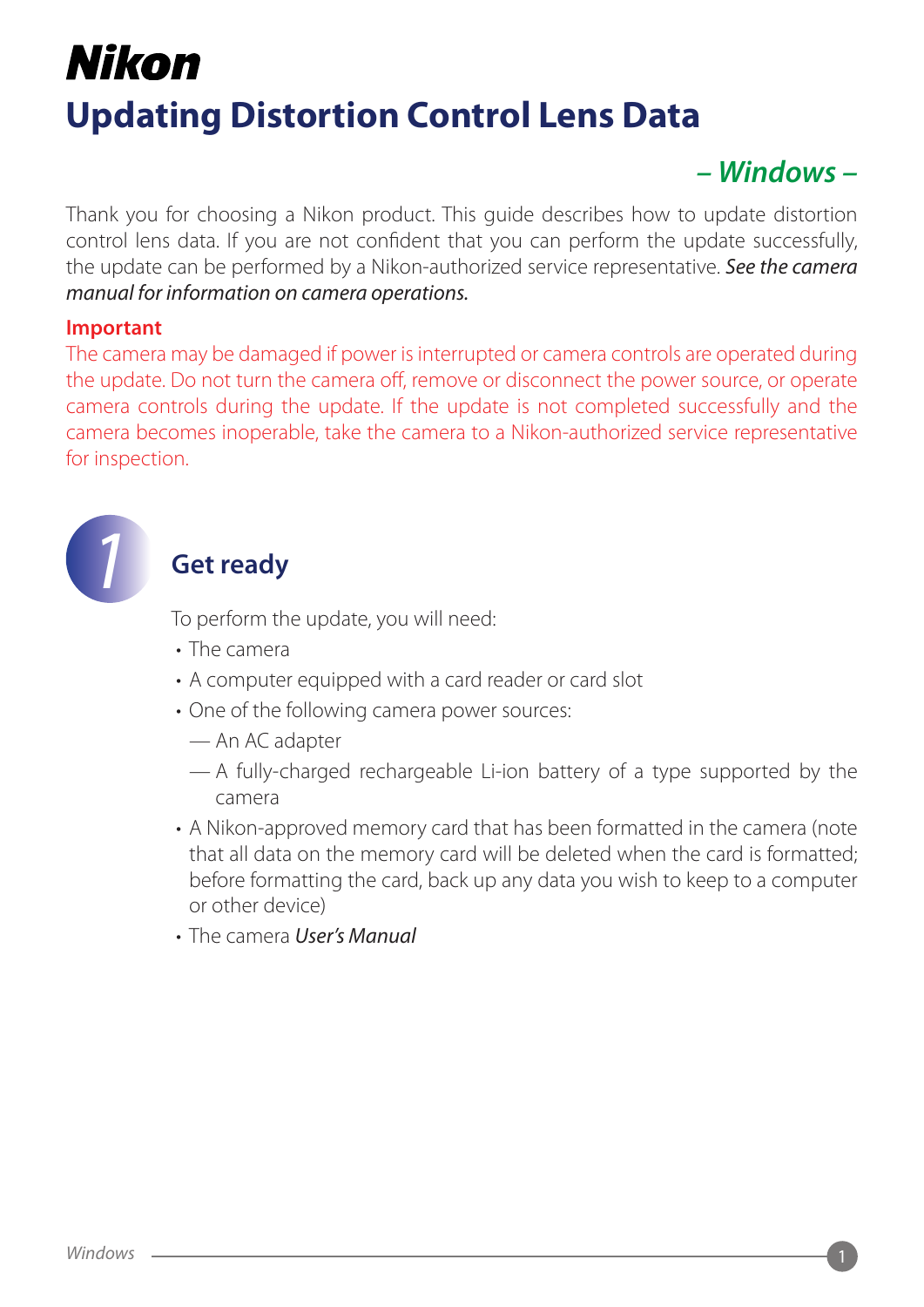

## **Check the current lens data version**

The menus displayed on your camera may differ from those shown here.

 *1 2 3*

Turn the camera on.

Press the **MENU** to display the menus.

Select **Firmware version** in the setup .menu



Confirm that the distortion control lens *4* data version ("L" or "LD"; the display varies with the camera) is one to which this update applies.



"#.###" is the distortion control data version.



Exit to the setup menu and turn the camera off.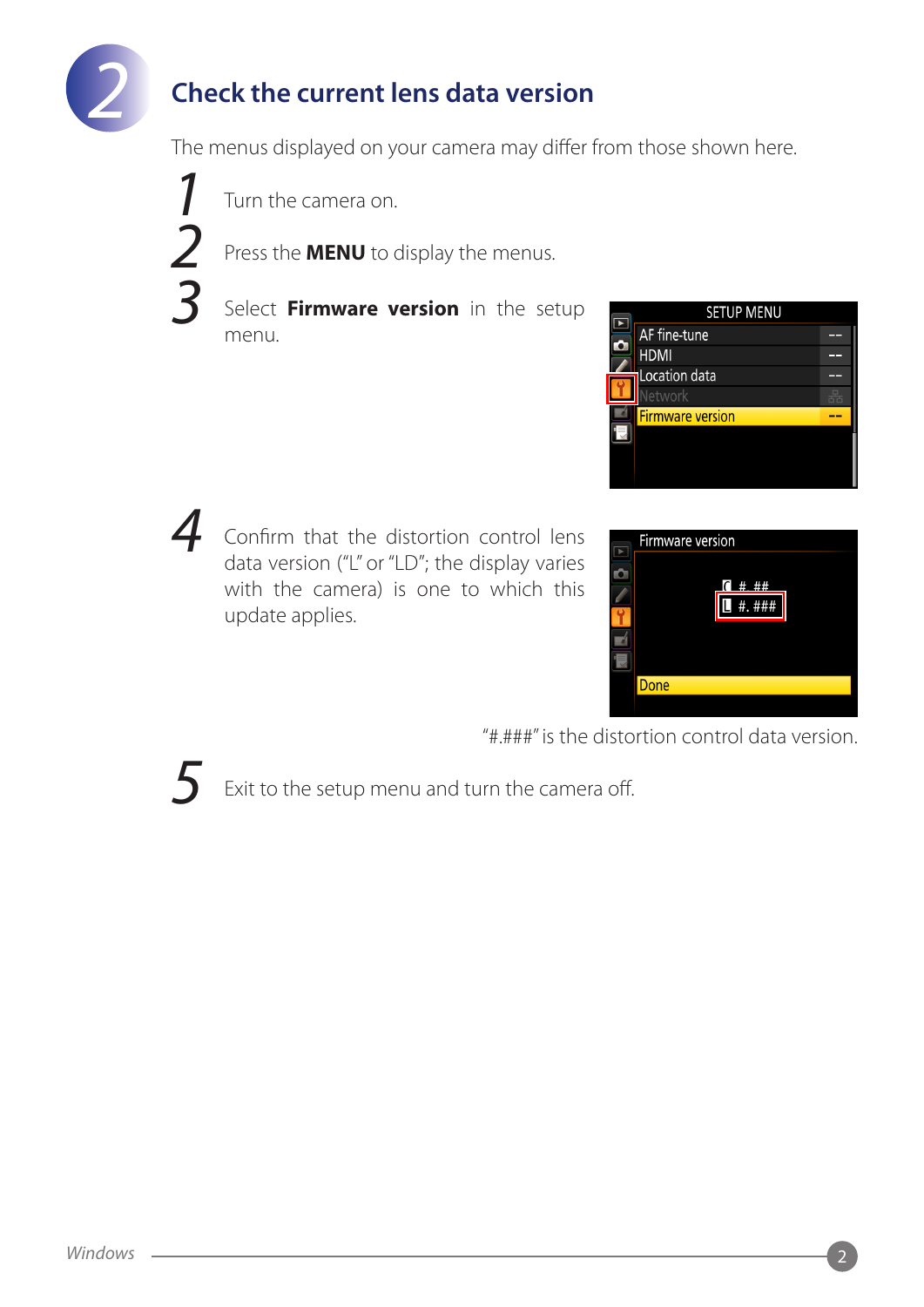

## **Download and extract the lens data**

Create a new folder on your computer.

If you are using Windows 10 or Windows 8.1, select **Desktop** in the start screen to enter desktop mode.



*1*

Right-click the **I agree - Begin download** link on the download site and select **Save Target As**. Save the file to the folder created in Step 3-1.



Open the folder created in Step 3–1 and double-click the downloaded file ("F-DCDATA-20##W.exe", where "##" is the distortion control data version) to extract the firmware to a sub-folder in the new folder.



The resulting file and folder hierarchy is shown below:

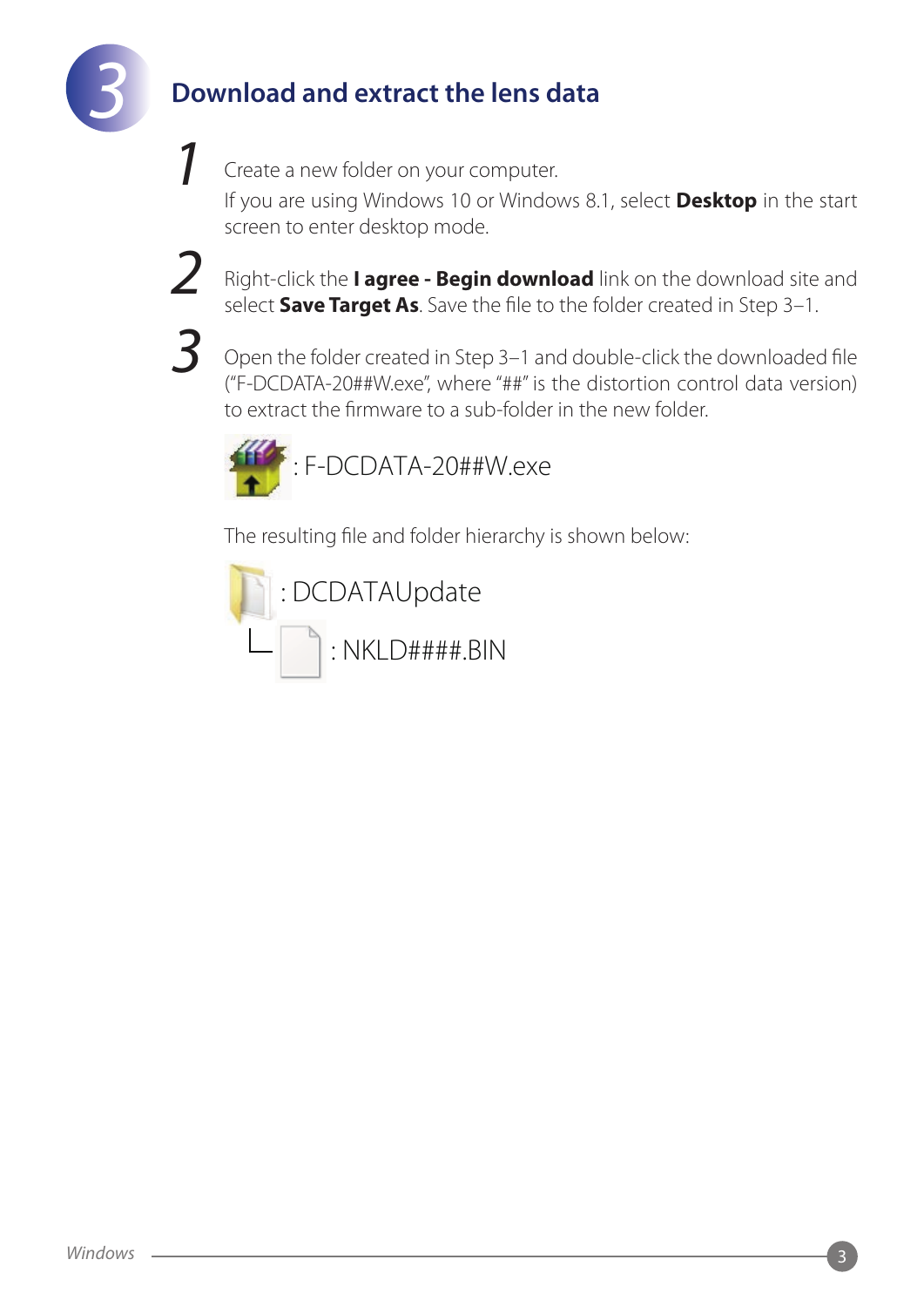

*1*

*2*

## **Copy the lens data to the memory card**

The data can be copied to the camera memory card using a computer equipped with a card reader or card slot.

Insert a formatted memory card in the card reader or card slot. If ViewNX 2 or Nikon Transfer is installed, Nikon Transfer 2 or Nikon Transfer may start automatically; exit the application before proceeding.

#### **8.1 Windows10/ Windows**

If Windows displays the message shown in the illustration, click  $\times$  to close the dialog.

#### **Windows 7/ Windows Vista**

Under Windows 7/ Windows Vista, an Auto Play dialog may be displayed. Click  $\mathbf{x}$ 



Copy "NKLD####.BIN" to the memory card (#### represents the distortion control data version).



When copying is complete, confirm that the memory card contains the file "NKLD####.BIN", where #### represents the distortion control data version.

#### **Important**

Be sure to copy the lens data to the root directory of the memory card. The camera will not recognize the new data if it is placed in a folder under the root directory.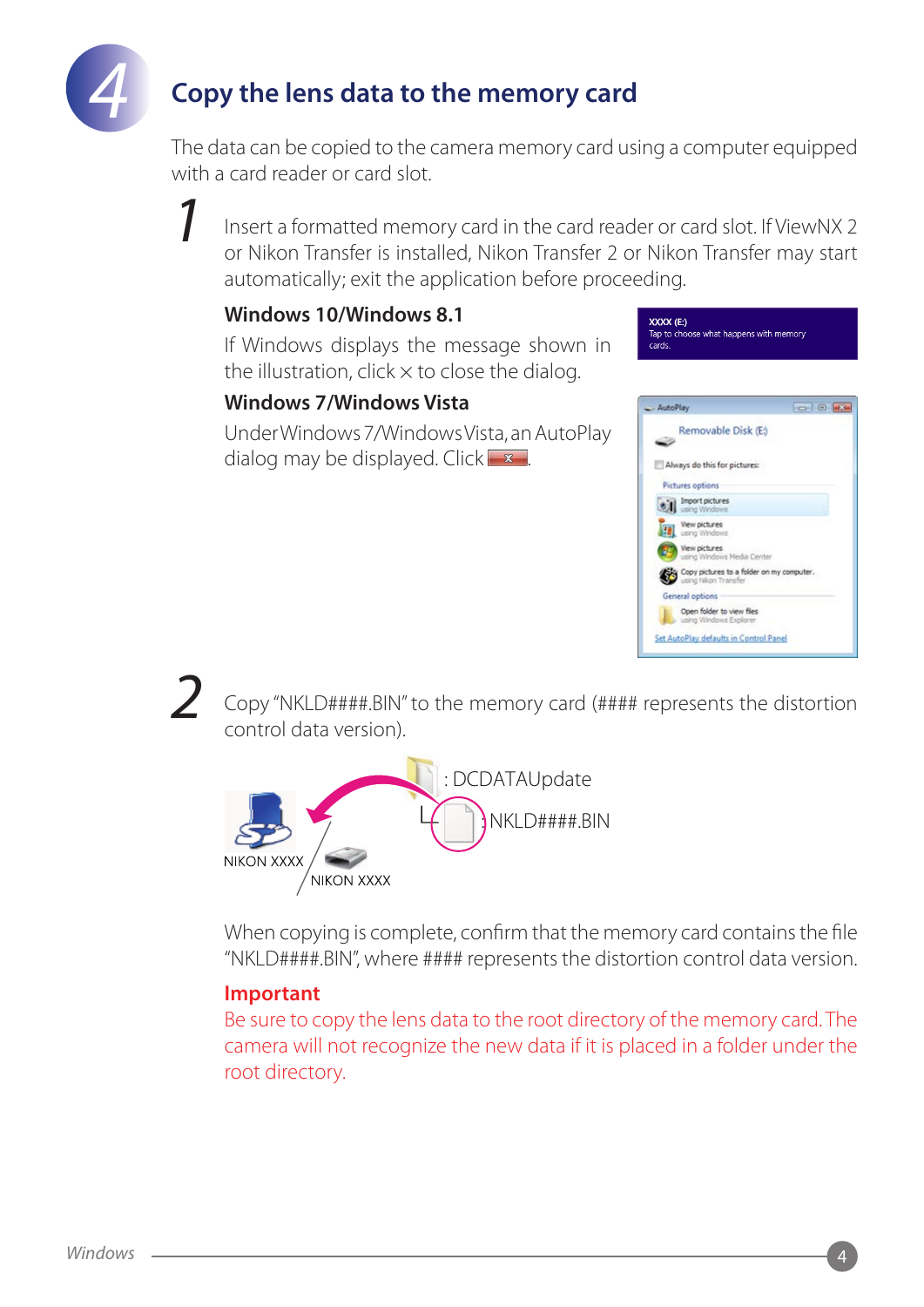# *3*

If your computer shows the memory card as a removable disk, right-click the removable disk and select **Eject** from the menu that appears. Remove the memory card from the card reader or card slot.



## **Update the lens data**

The menus displayed on your camera may differ from those shown here. During the update, do not:

- Remove the memory card
- Turn the camera off
- Operate any of the camera controls
- Attach or remove lenses
- Unplug or disconnect the AC adapter
- Remove the battery
- Subject the camera to powerful electromagnetic noise

Any of the above actions could cause the camera to become inoperable.

Insert the memory card containing the lens data into the camera.

### **Cameras with Two Memory Card Slots**

If the camera allows you to select one slot as the primary slot and the other as the secondary slot, insert the card into the slot currently selected as the primary slot. Otherwise insert the card into Slot 1.



*1*

Turn the camera on.

Press the **MENU** to display the menus.

Select **Firmware version** in the setup .menu